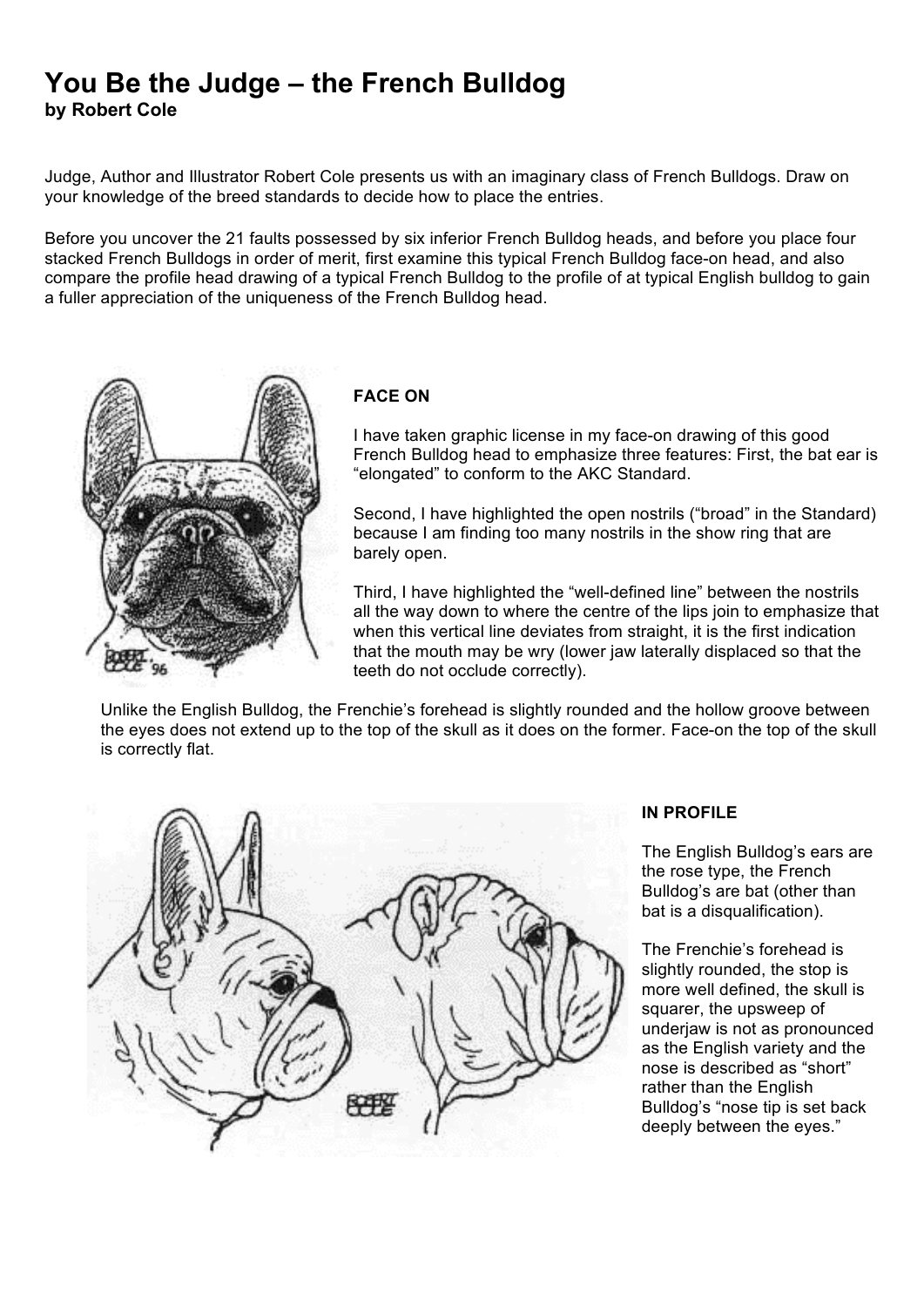## **TWENTY-ONE HEAD FAULTS**

To elaborate on the Frenchie's unique head I have drawn six inferior heads (shown below) that by way of their 21 defects expand on appreciation for correct.

For instance, what major breed characteristic is absent on Head 1? What about the remaining 20 faults?

Head 2 has three faults, Head 3 has five, Head 4 has six, Head 5 has five, and Head 6 has one fault, for a total of 21 faults depicted.



## **HEAD 1**

Absent is the soft roll over the nose.

The AKC 1991 Revised Standard is the first to include "with heavy wrinkles forming a soft roll over the extremely short nose."

As you can see by its absence in this drawing that the roll over the short breed characteristic worthy of official recognition.



### **HEAD 2**

This drawing depicts three obvious faults: the drop ears disqualify because they are "other than bat ears;" the second fault is the large bulgy eyes; the third fault is a wry mouth which is equally obvious but far more complex.

I have included all the wry mouth suspect clues except a protruding tongue, i.e., the line down the centre of the muzzle twists sideways instead of following the straight line between the open nostrils; the teeth protrude and one side of the mouth is lower than the other.



### **HEAD 3**

The five faults begin with the domed skull; which in turn places the ears low and at the wrong angle.

Then the first eye fault: the colours do not match. Then the second eye fault: the whites of the eyes show.

Finally a hare lip (or cleft lip) a condition of the upper lip in which the left and right halves are not joined leaving a fissure.

According to The Dictionary of Canine Terms by Frank Jackson, Crowood Press, England, 1995, it is a fault that may be congenital, inherited or developed. A hare-lip is no longer on the AKC list of French Bulldog disqualifications which suggests inclusion of this deformity as a disqualification is no longer thought necessary.

Eyes of a different colour has also been removed from the AKC disqualification list.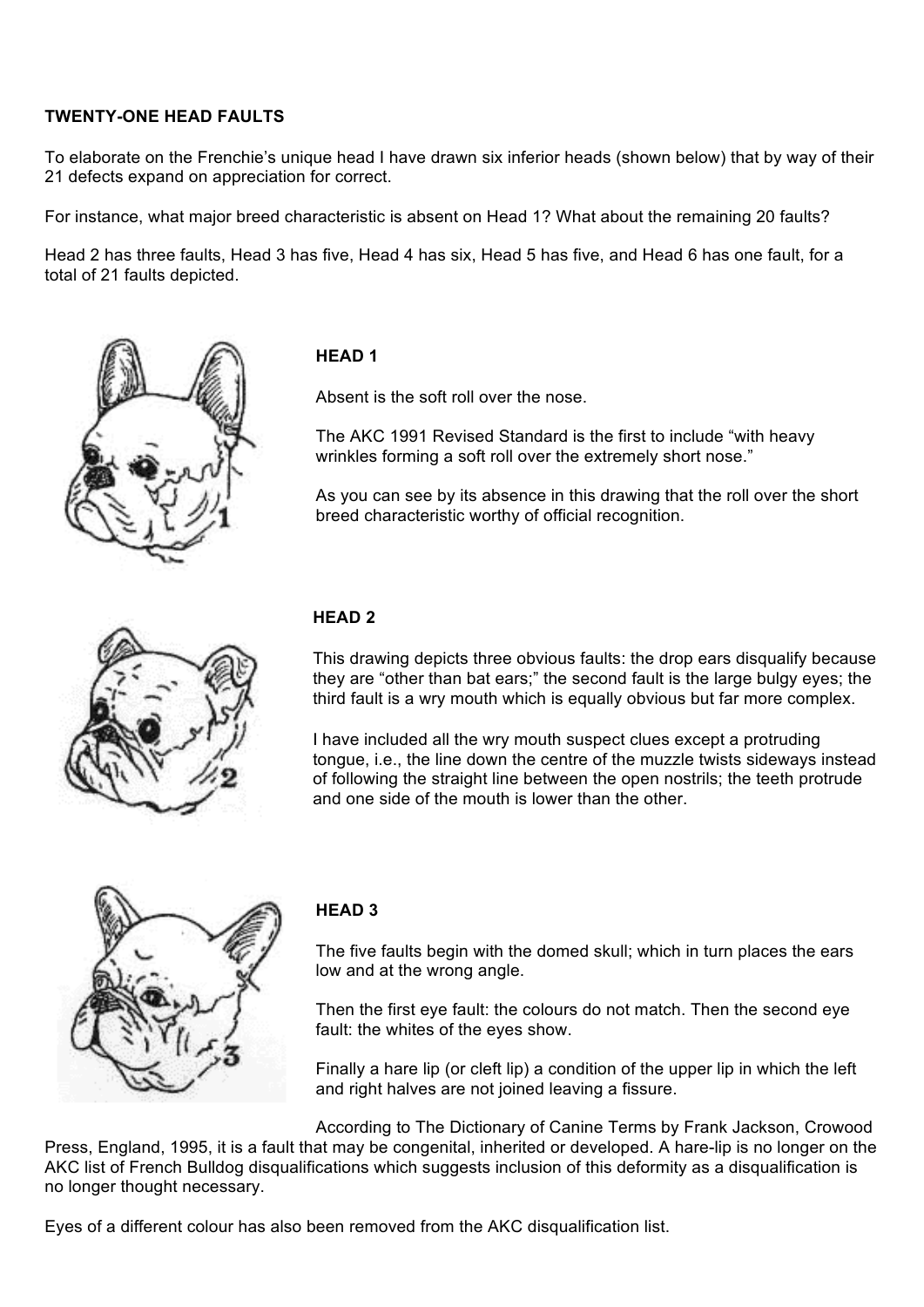

### **HEAD 4**

Six faults. The tops of the ears are not rounded; the forehead is flat instead of slightly rounded; the stop is not distinct; the groove between the eyes continues as a furrow upwards to the top of skull; the eyes are triangular and small; the too forward jutting angle of the muzzle is wrong; and six, the underjaw lacks depth.



## **HEAD 5**

Five faults. The ears are set too far rearward; the eyes are set close together; the muzzle is long; the underjaw is straight (level) rather than "well turned up" and the end of the muzzle is squared off.



## **HEAD 6**

The one fault is the lack of muzzle breadth, the jaw being narrow and the flews (chops) lacking cushion or thickness.



# **STACKED**

You have four French Bulldogs in this class and in order to focus attention on certain breed characteristics, I have arranged this judging scenario in such a way that you really have only two major decisions: first place and third place.

There is little difference in the four heads, and their tails are either correctly "straight" (spike) or "screwed" (but not curly). Necks are thick and well arched with loose skin at the throat. Bodies are short and well rounded. Chests are broad, deep and full. Forelegs are stout, straight and set well apart. Hind legs are strong and muscular with hocks well let down. The Standard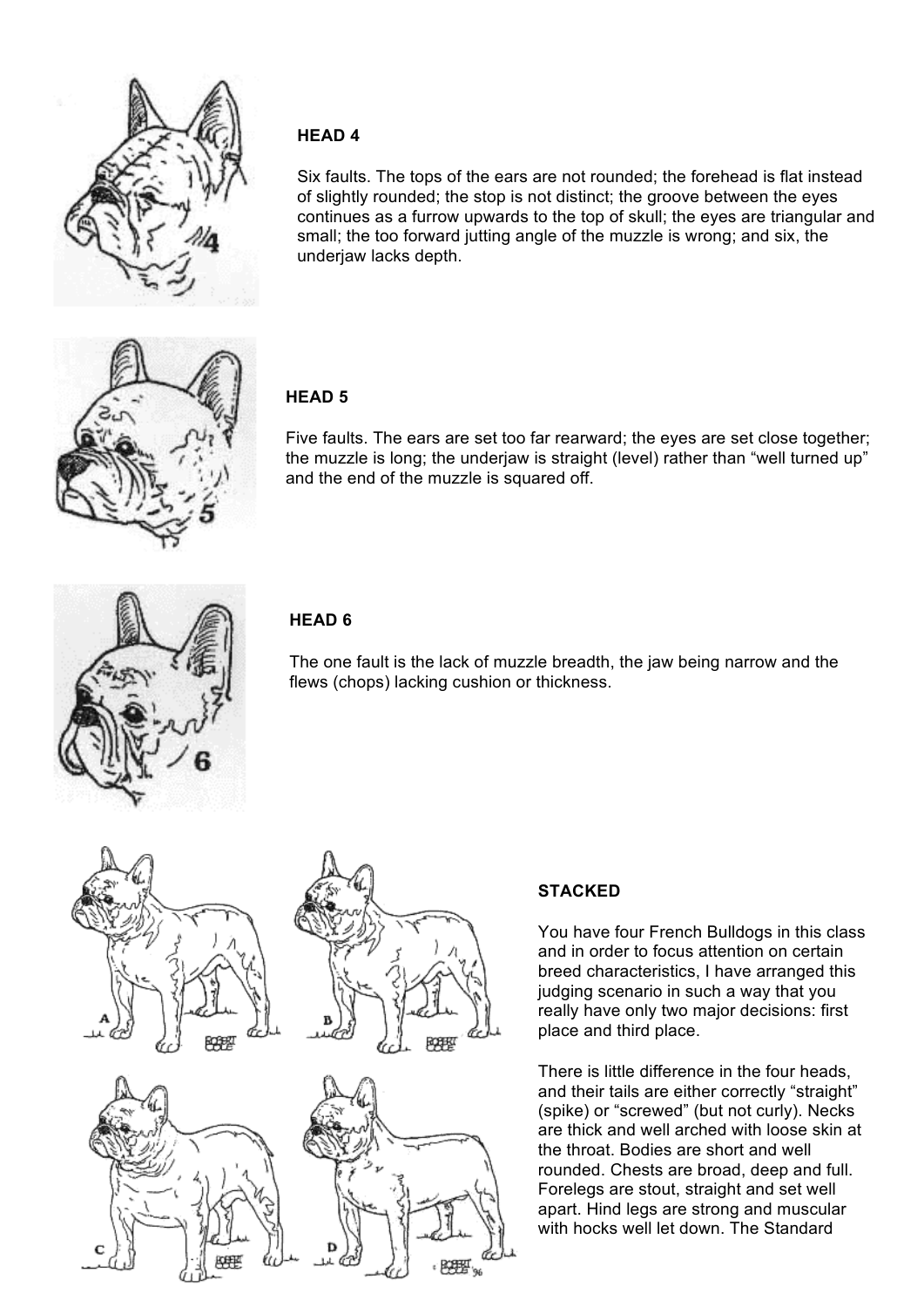includes muscular and heavy bone but makes no reference to angulation nor does it mention a shoulder blade, upper arm or stifle.

Your placement decisions should take into consideration: leg length, back roach with slight fall close behind the shoulders, bellies tucked up, breadth of chest, and depth of body (withers through down to brisket).

#### **PROPORTIONS**

The revised AKC wording now relates the ratio of height to body length, but it does so in such a vague manner that the new wording will not help you, and I have not helped the cause since I have drawn these four dogs in the traditional head and front three-quarter angle, not in profile.

Rather than leave this gray area of correct height to body length ratio unanswered, I have also drawn what I believe the Standard means when it advises: "Proportion – the distance from withers to ground in good relation to distance from withers to onset of tail, so that the animal appears compact, well balanced and in good proportion" and placed the drawing at the end of this article. I should mention that it does not have official blessing, I am a committee of one and not a breeder.



## **DOG A**

This was my winner in an earlier 1990 treatise and quite rightly so; however my knowledge of the breed has increased over the past six years and in this updated judging scenario, Dog A is no longer first place.

He possesses all the virtues of my first place winner with the exception of one major difference…



### **DOG C**

Authorities seem to agree that the English Bulldog was the main breeding stock from which the French Bulldog was developed, and this individual strengthens that agreement. He is sound and well balanced but tending bodywise towards bully. Compared to Dog A, he is wider, deeper from shoulders to brisket and heavier weighing almost 28 pounds (12.7 kg), (more is a disqualification).

More like the English Bulldog, his elbows stand away from his body and the forequarters appear to be tacked on. As with both the English Bulldog Standard and the French Bulldog Standard, his topline is roached and his belly is tucked up.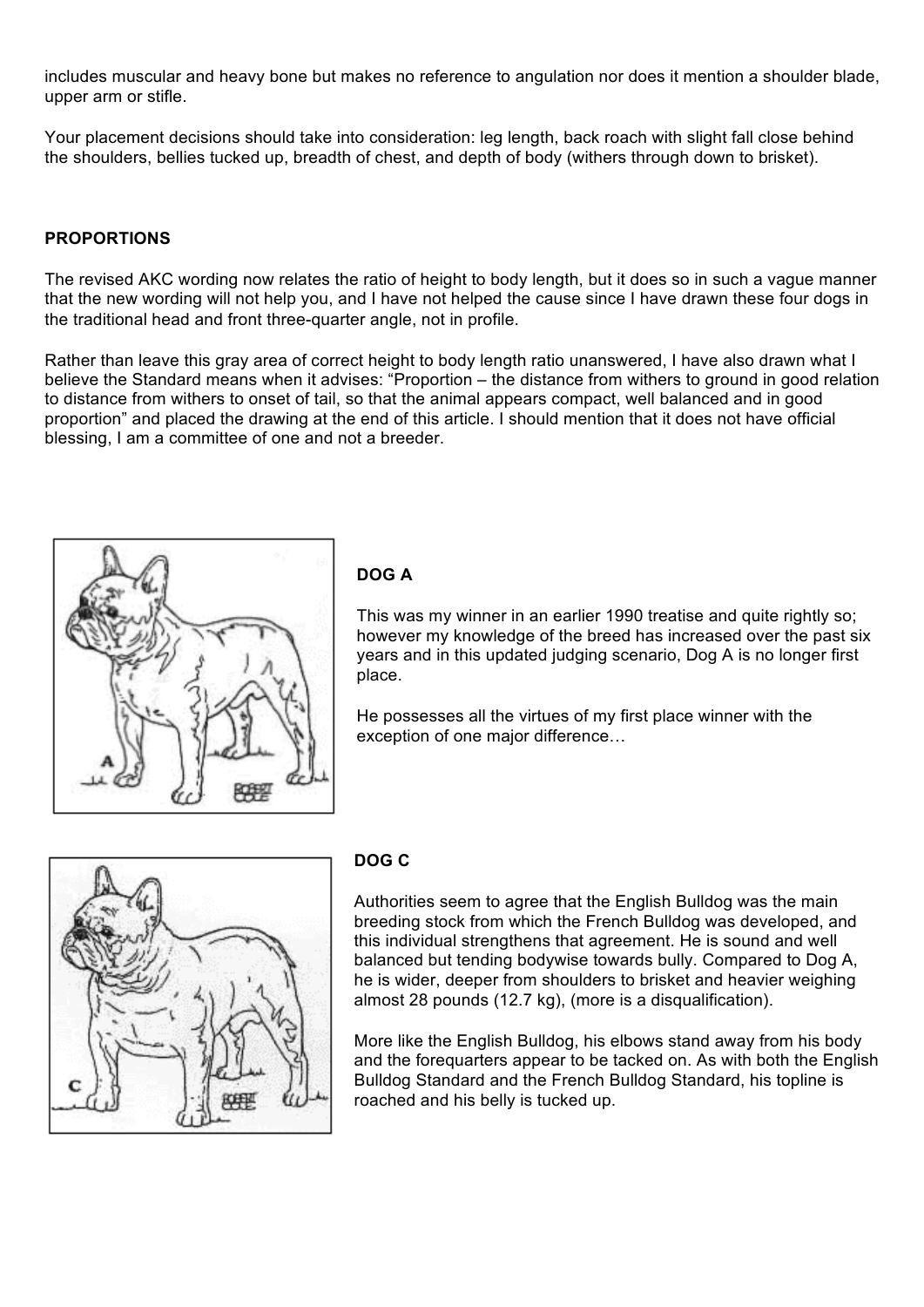

## **DOG D**

This dog's topline is level and tuck-up is almost non-existent, two serious departures from type. He is sound and balanced for a dog but not for a French Bulldog. Viewed from above he narrows very little at the loins.

How much are you willing to forgive the loss of these three body characteristics?



## **DOG B**

This dog possesses all of the virtues listed under a previous heading plus correct topline and underbelly. He differs from Dog A in only one respect – his forelegs are more the required "short" than the short I drew as ideal in 1990. A slightly shorter than short leg length greatly alters appearance. View head on the space inside his forelegs, brisket and the ground now form a square.

Dog B's shorter legs makes his body appear comparatively longer but no less compact. His stance is more solid, more four- square. His head appears larger but not to excess. The difference in leg length is only an inch but the effect on type is dramatic.

This is not to say you must accept Dog B over Dog A… published in

six countries not one reader ever suggested Dog A's forearm should be shorter. In fact the original article was republished in Australia in 1991 by an appreciative French Bulldog Club Newsletter without comment.

### **DECISION TIME**

In accordance with the revised Standard's requirement for short forelegs, I believe Dog B's leg length to be more correct and I placed him first. Second place goes to Dog A. Third place was the second of your major decisions. Bully Dog C has the most to offer the breed, I placed him third. Dog D is included mainly to strengthen your eye for type via departure, his level topline is a current concern in the breed.

## **QUESTION OF COLOR**

Not a factor in this judging scenario, but it is nonetheless important to know that there are a variety of colors in the breed and that the 1991 revision continues to use a confusing way to list them in advising that: "the acceptable colours are: All brindle, fawn, white, brindle and white," and then adds "and any color except those which constitute disqualification" as a sort of afterthought. It appears as if the intent of the Standard is to convey certain colour preferences without actually using the word "preferred."

Why are certain colours popular in the US but not necessarily overseas, such as all cream, and cream and white? Why are they not on the acceptable list? Why is pied not listed? Pied is thought by many Americans to be a Frenchie with any amount of white which technically is wrong. Overseas, pied is restricted officially to a predominance of white over brindle. What should the reaction of a judge be to a fawn pied?

Then there is the occurrence of white and brindle pieds where one of say three patches have no trace of